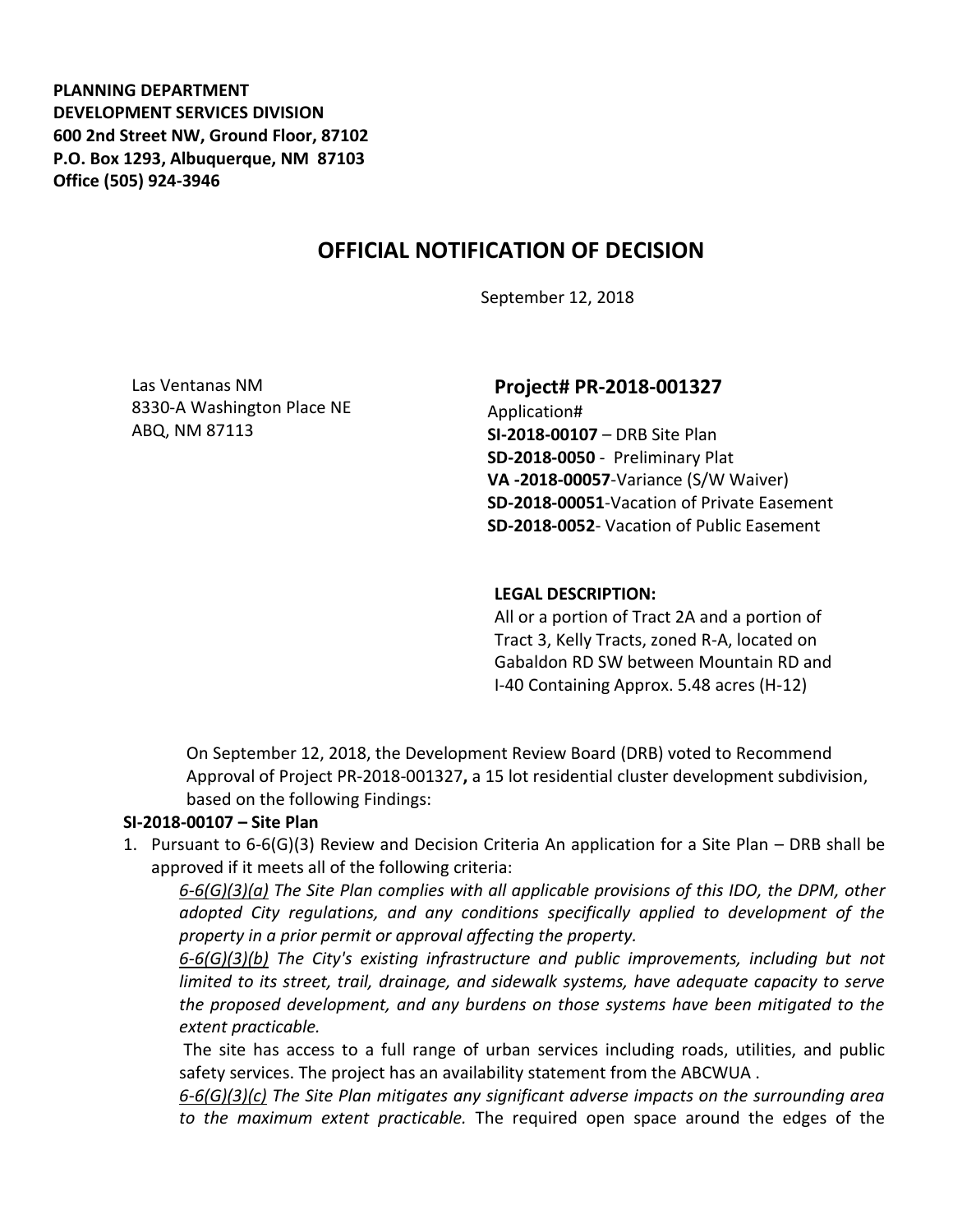#### Official Notice of Decision

Project # PR-2018-001327 SI-2018-00107, SD-2018-0050 Preliminary Plat, VA -2018-00057, Variance (S/W Waiver), SD-2018-00051-Vacation of Private Easement, SD-2018-0052- Vacation of Public Easement September 12, 2018

Page 2 of 3

project provides a buffer for the existing development from the new development.

2. The request meets the criteria in 14-16-3-(B)(2) including project site size, required open space and density.

### **SD-2018-0050 - Preliminary Plat**

1. Pursuant to section 14-16-6-6(J)(3)(a) the Plat is consistent with the Comprehensive Plan and complies with all the applicable provisions of the IDO, the DPM, other adopted City regulations, and any conditions specifically applied to development of the property in a prior permit or approval affecting the property.

## **VA -2018-00057-Variance (S/W Waiver)**

- 1. The request meets the requirements of 14-16-6-6(L)(3)(b) Variance to Sidewalk Requirements:
- a. The subject site and surrounding lots are zoned RA, the lowest intensity residential zone. There are no existing sidewalks along Gabaldon Drive , so the variance will not create a gap in the existing system.

There are no existing sidewalks; c. is not applicable to the request.

## **SD-2018-00051-Vacation of Private Easement**

- 1. Pursuant to section 14-16-6-6(K)(3) The public welfare does not require that the easements be retained because the easements will be relocated or are no longer needed to accommodate the utilities.
- 2. The vacation of the easement provides a net benefit to the public welfare because there will be no detriment resulting from the vacation because the new easements will accommodate the required utilities. The applicant provided a letter of authorization from the property owner.

#### **SD-2018-0052- Vacation of Public Easement**

- 1. Pursuant to section 14-16-6-6(K)(3) The public welfare does not require that the easements be retained because the easements will be relocated or are no longer needed to accommodate the utilities.
- 2. The vacation of the easement provides a net benefit to the public welfare because there will be no detriment resulting from the vacation because the new easements will accommodate the required utilities. The applicant provided a letter of authorization from the property owner.

APPEAL: If you wish to appeal this decision, you must do so within 15 days of the DRB's decision or by **SEPTEMBER 27, 2018.** The date of the DRB's decision is not included in the 15-day period for filing an appeal, and if the  $15<sup>th</sup>$  day falls on a Saturday, Sunday or Holiday, the next working day is considered as the deadline for filing the appeal.

For more information regarding the appeal process, please refer to Section 14-16-6-4(U) of the Integrated